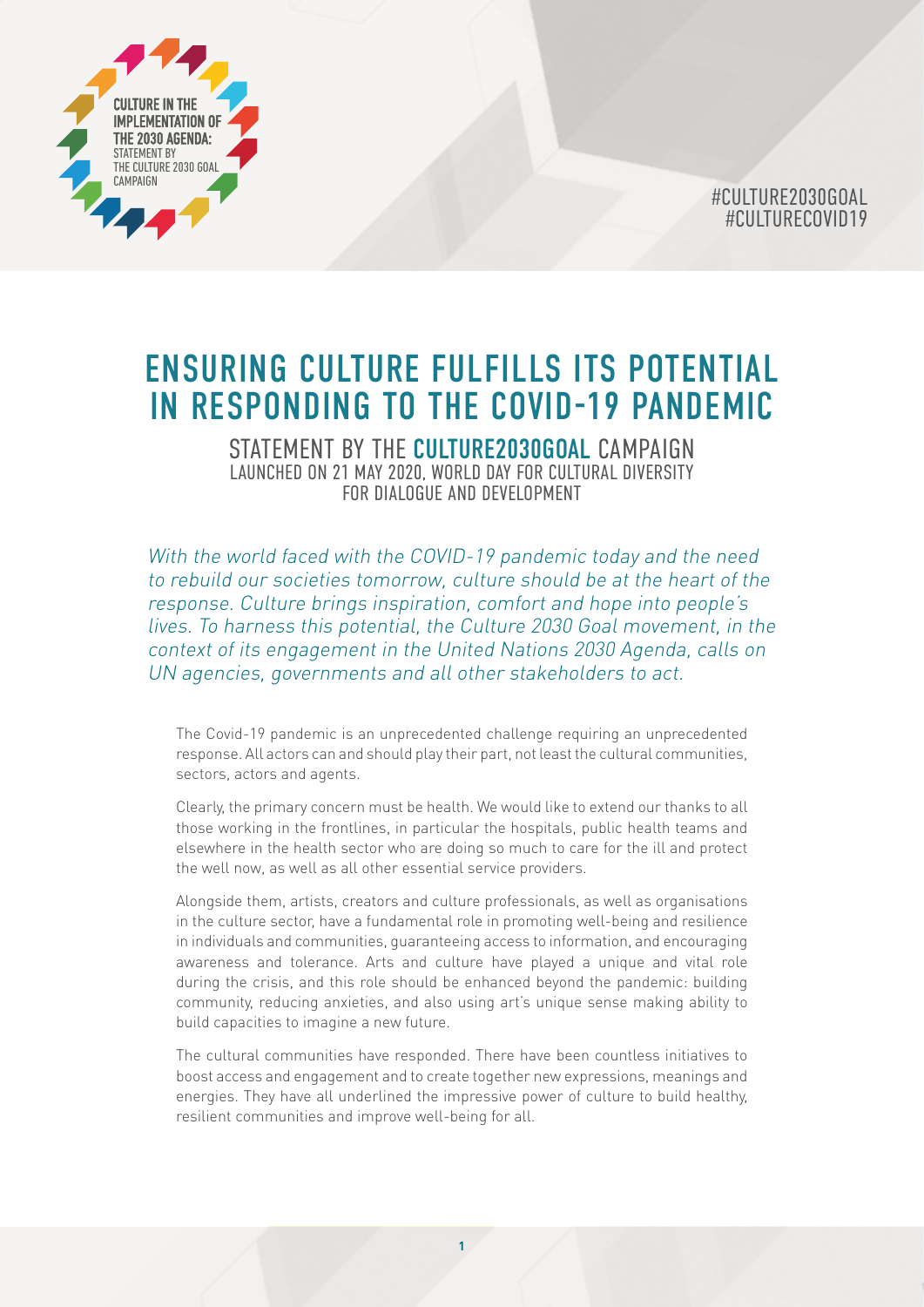

 Yet we also need to think about the future. Even when the pandemic is declared over, the scars will remain. The challenges that the 2030 Agenda seeks to address are still here. Some have become more challenging still.

Now more than ever, we need to recognise, incorporate, and support cultural concerns in our response to the crisis and planning for the recovery.

We believe that in doing so, we can contribute to ensuring that the crisis does not exacerbate the already high levels of inequality at the global level and often within national borders. This can particularly affect older people, minorities, women and girls, indigenous peoples and those with less access to health and other basic public services and economic resources. Appropriate cultural responses at the global, regional and domestic levels can take this reality into account, and place equality and non-discrimination at the centre.

We must also strengthen the global mindset and international cooperation that are critically needed, faced with the risk of closed borders and divisions in the international community. At the global level, appropriate resources and collaboration mechanisms including cultural cooperation, should recognise existing barriers and seek to address them.

Overall, responses to this pandemic should aim to be inclusive and look at a broader framework of inequality and challenges to sustainable development, including climate change and disaster risk reduction. The assertion that nothing will be the same in the aftermath of the crisis is becoming commonplace, and there is a call to rethink the way we live, work, produce, consume and relate to nature. But we too often fail to realise that culture is both a source of inspiration and a means of realising our thoughts and ideas, that culture makes it possible to mend the social fabric, to forge new forms of solidarity, to create new spaces in which to draw the energy needed to meet together the intense challenges facing us.

We have an opportunity to build back better, designing policies that allow culture to fulfil its role as the fourth pillar of sustainable development. Doing so will provide a more comprehensive frame to understand our world and make for stronger, more innovative, more tolerant and more resilient communities tomorrow.

Conversely, failing to support culture in this time of crisis will result in potentially irreversible losses to creators, artists and cultural professionals, who already often do not benefit from adequate protections, as well as damage to many cultural practices, resources and organisations. This risks triggering a considerable deterioration in the richness and diversity in all manifestations of culture – from heritage sites, museums, libraries and archives to traditional practices and contemporary cultural expressions – and the ability of culture to contribute to a better future.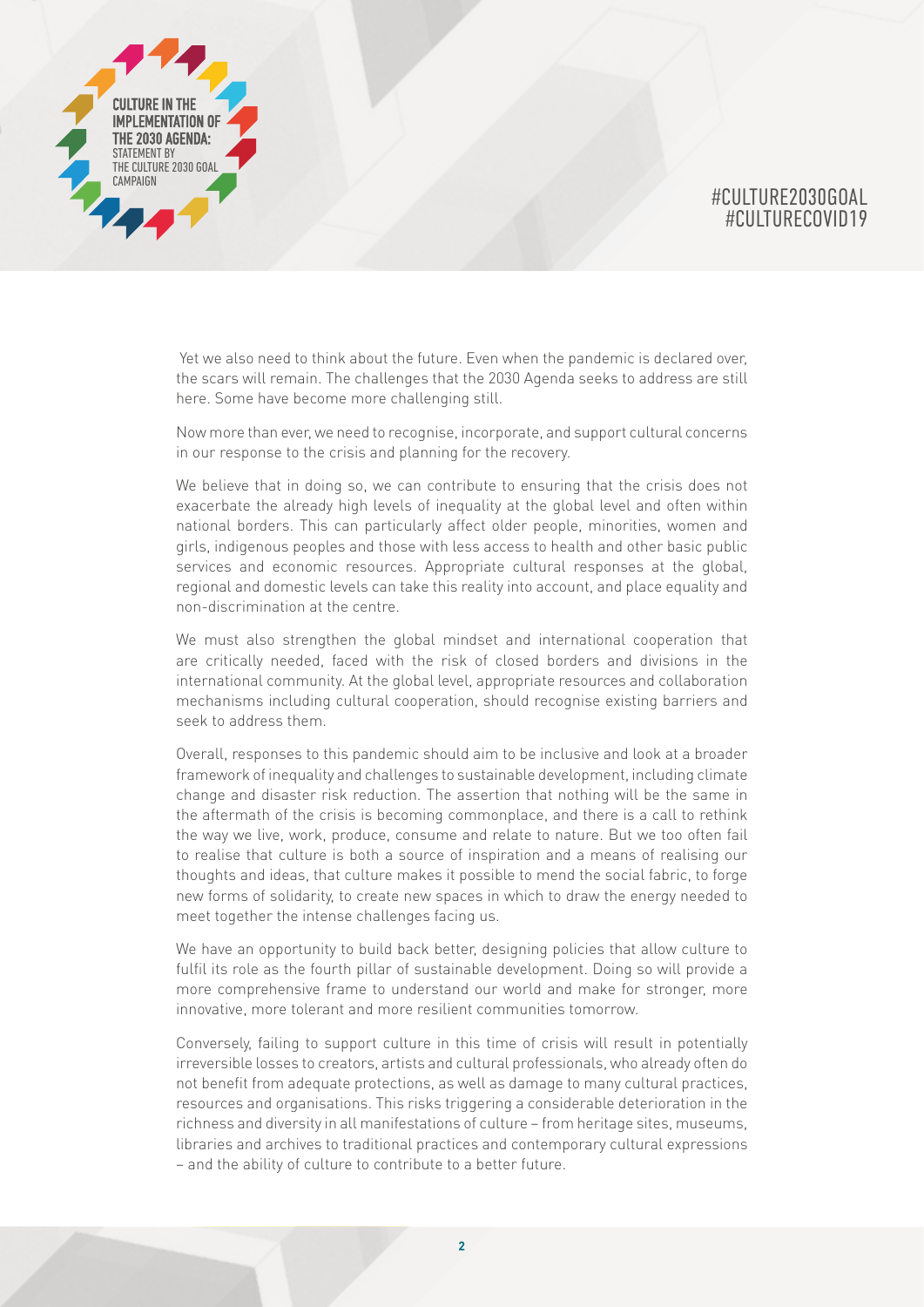

Too often, in the past culture has been the first to be compromised in budget allocations and the most heavily affected economically and financially. We cannot accept that this happens again.

We therefore call on governments and all other decision-makers, in the choices they make now and for the future, to:

- **I** Act today to support cultural communities, sectors, actors and agents where they are facing negative impacts from the pandemic, in order to ensure that they can survive the crisis, and are able to play their part in the recovery tomorrow.
- **I** Design and give access to mechanisms that strengthen cultural communities' capacity and to access and make use of the digital sphere sustainably and in suitable conditions.
- **I** Ensure that appropriate flexibilities in laws, regulations and funding programmes are used in order to facilitate and support the work of cultural actors and the safeguarding of cultural heritage resources where this would otherwise be made impossible by the loss of revenue sources that guaranteed community livelihoods, notably tourism.
- **I** Ensure the long-term integration of culture across government action at all levels, everywhere, both as an end in itself and as an enabling factor in successful sustainable development, leaving no one and no place behind.
- **I** Place welfare, solidarity and sustainability at the centre of short-term and long-term cultural policies, programmes and projects, as well as making international cooperation, including cultural cooperation, central in the building of more resilient communities.
- **I** Reinforce the protection of the cultural rights of all in national and local legislation, in particular through cultural programmes aiming at education, active participation, critical citizenship, gender equality and the empowerment of indigenous peoples.
- **I** Incorporate culture explicitly into the plans, instruments and reporting mechanisms around the 2030 Agenda and the SDGs to be elaborated in the coming months and years, and especially for the High-Level Political Forum foreseen for July 2020.

The Culture 2030 Goal movement welcomes endorsements of this statement via the link below, and calls on the culture constituencies to come together to advocate collectively for the role of culture at the United Nations. Together, we can not only strengthen the messages of this statement, but also highlight the importance of integrating culture into implementation of the overall 2030 Agenda.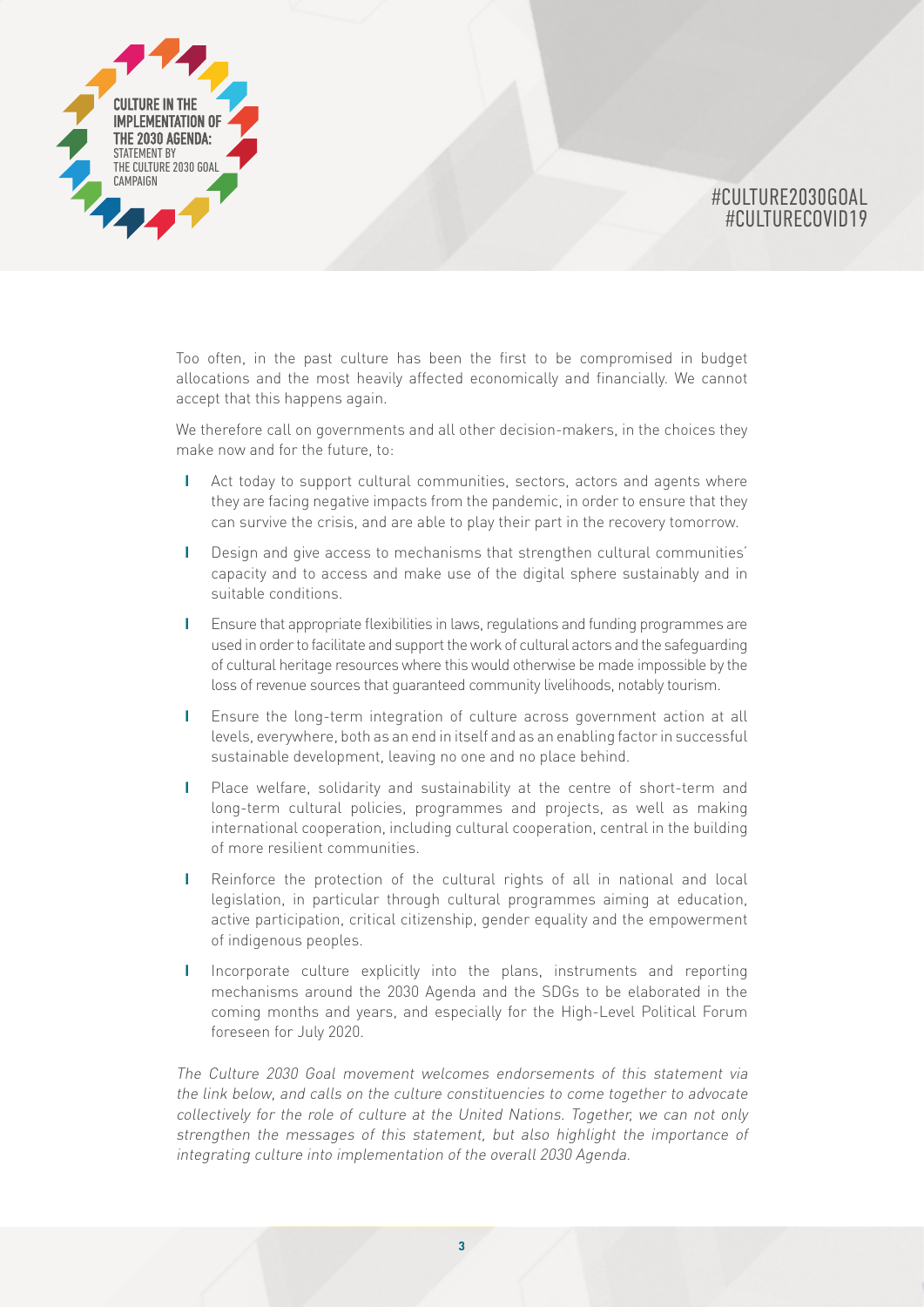

#### **SIGNATORIES OF THIS STATEMENT (ALPHABETICAL ORDER)**

- **I Arterial Network** President Mr Pierre Claver Mabiala
- **I Culture Action Europe** Secretary General Ms Tere Badia
- **I ICOMOS International Council on Monuments and Sites** Secretary General Mr Peter Phillips, Director General Ms Marie-Laure Lavenir, Director of International Secretariat Ms Gaia Jungeblodt, Liaison SDGs Ms Ege Yildirim
- **I IFCCD International Federation of Coalitions for Cultural Diversity** President Mr Beat Santschi, Secretary General Ms Nathalie Guay
- **I IFLA International Federation of Library Associations and Institutions**

Secretary General Mr Gerald Leitner

- **I IMC International Music Council** President Mr Alfons Karabuda, Secretary General Ms Silja Fischer
- **I Latin American Network of Arts for Social Transformation** Coordinator Ms María Emilia de la Iglesia
- **I UCLG (United Cities and Local Governments) Culture Committee Agenda 21 for culture**

Co-presidents Mr Enrique Avogadro, Ms Catarina Vaz-Pinto and Mr José Alfonso Suárez del Real y Aguilera, Coordinator Mr Jordi Pascual

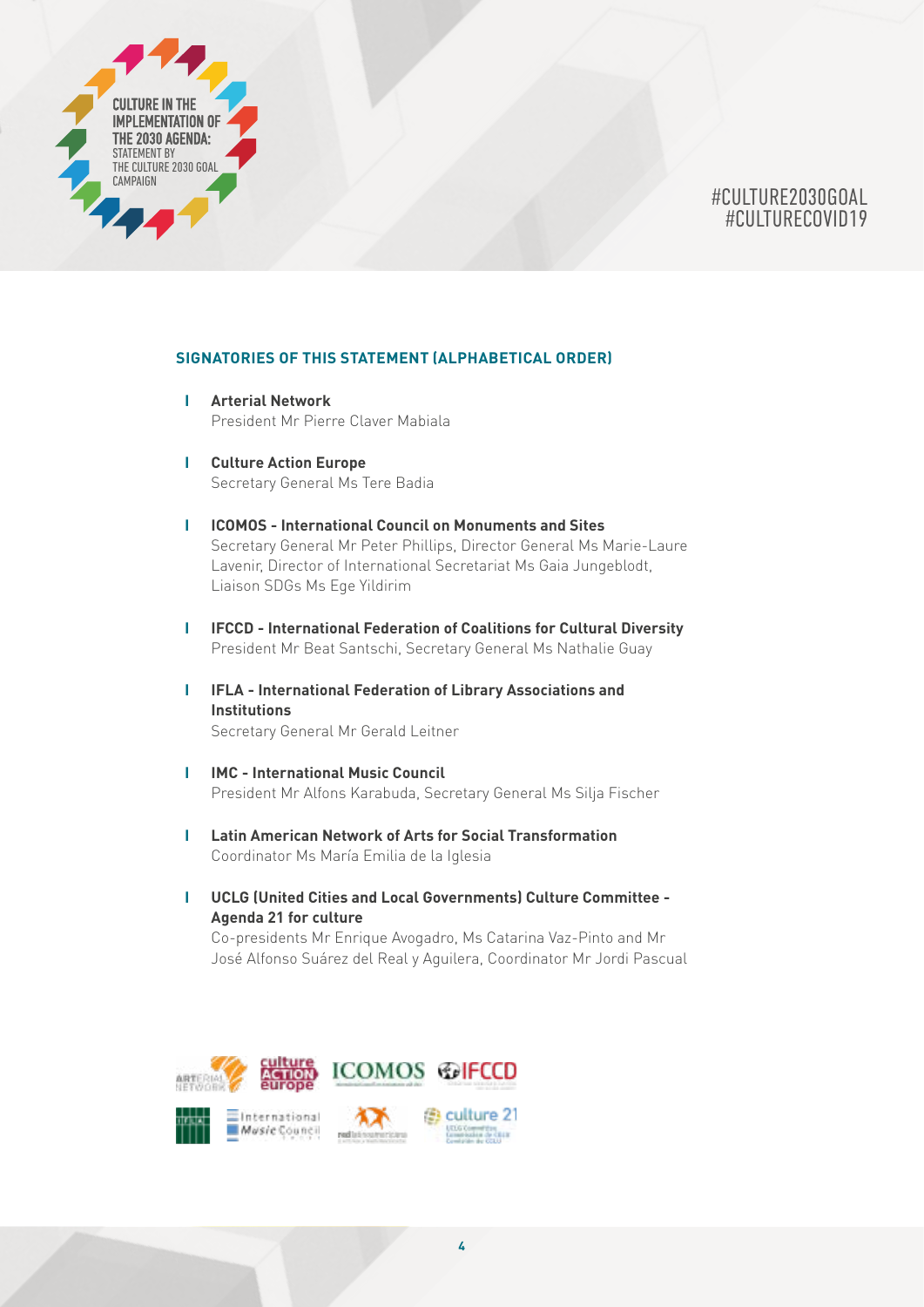

### **UN SYSTEM ENDORSEMENTS (CHRONOLOGICAL ORDER)**

**I The President of the General Assembly of United Nations** Endorsed this Statement on 18 June 2020 (see letter [here](https://www.un.org/pga/74/2020/07/01/culture-2030-goal-statement/))

## **ENDORSE THE STATEMENT**

You can use this [link](https://www.surveygizmo.com/s3/5556949/Endorsements-for-the-Statement-on-Ensuring-Culture-Fulfills-its-Potential-in-Responding-to-the-Covid-19-Pandemic) to endorse the Statement. The complete list of endorsements is updated weekly and is [available here.](http://culture2030goal.net/?page_id=254)